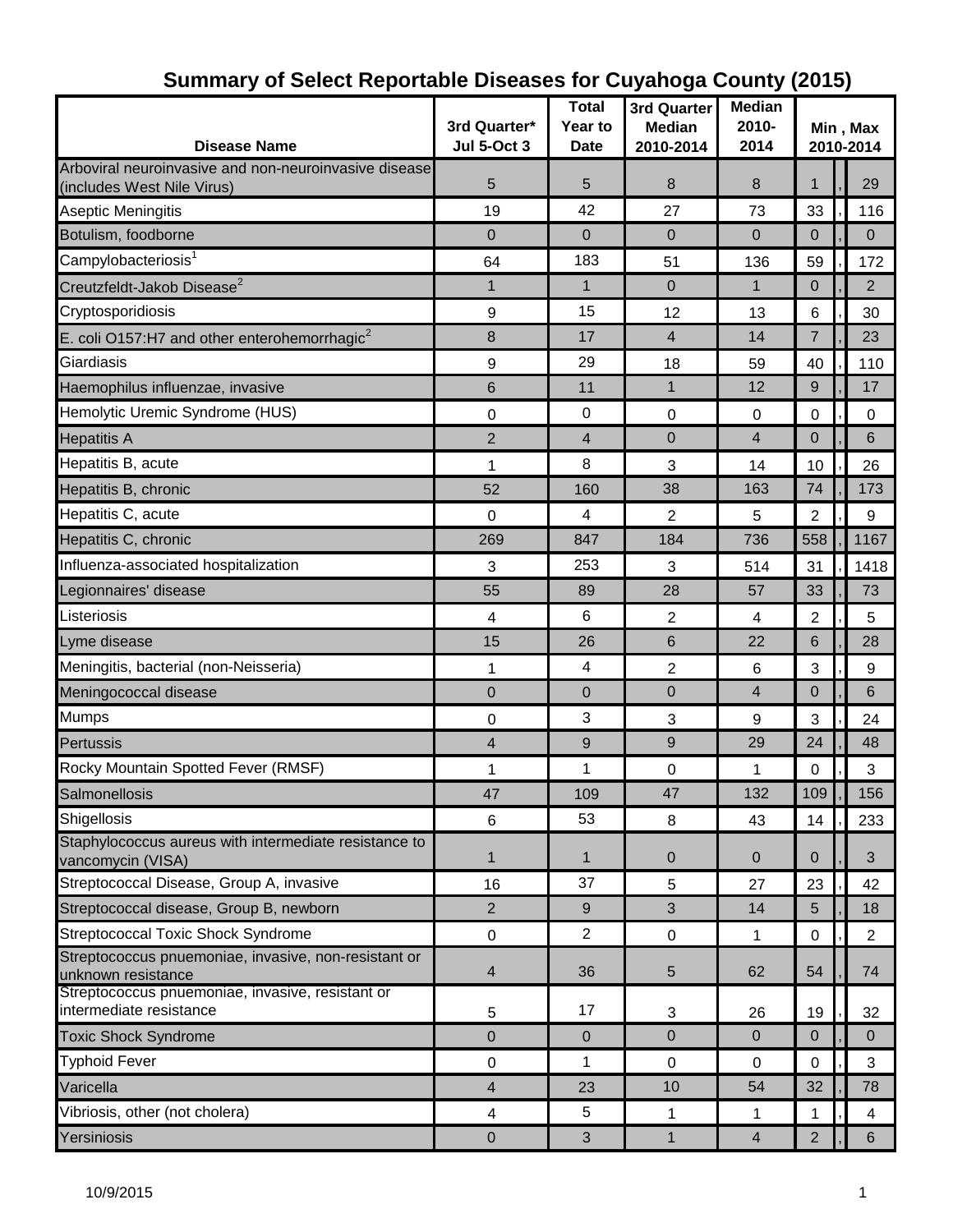| <b>Disease Name</b>                                                         | 3rd Quarter*<br><b>Jul 5-Oct 3</b> | <b>Total</b><br>Year to<br><b>Date</b> | 3rd Quarter<br><b>Median</b><br>2010-2014 | <b>Median</b><br>2010-<br>2014 | Min, Max<br>2010-2014 |  |                |  |
|-----------------------------------------------------------------------------|------------------------------------|----------------------------------------|-------------------------------------------|--------------------------------|-----------------------|--|----------------|--|
| Arboviral neuroinvasive and non-neuroinvasive disease                       |                                    |                                        |                                           |                                |                       |  |                |  |
| (includes West Nile Virus)                                                  | 2                                  | $\overline{2}$                         | 3                                         | 3                              | $\mathbf 0$           |  | 15             |  |
| Aseptic Meningitis                                                          | 13                                 | 28                                     | 18                                        | 41                             | 17                    |  | 56             |  |
| Botulism, foodborne                                                         | $\mathbf{0}$                       | $\mathbf 0$                            | $\mathbf 0$                               | $\mathbf 0$                    | $\overline{0}$        |  | $\mathbf 0$    |  |
| Campylobacteriosis <sup>1</sup>                                             | 46                                 | 128                                    | 36                                        | 86                             | 37                    |  | 113            |  |
| Creutzfeldt-Jakob Disease <sup>2</sup>                                      | $\mathbf{1}$                       | $\mathbf{1}$                           | $\mathbf 0$                               | $\mathbf{1}$                   | $\overline{0}$        |  | $\overline{2}$ |  |
| Cryptosporidiosis                                                           | $\overline{7}$                     | 10                                     | 8                                         | 10                             | 5                     |  | 19             |  |
| E. coli O157:H7 and other enterohemorrhagic $2$                             | 6                                  | 14                                     | 3                                         | 12                             | 6                     |  | 16             |  |
| Giardiasis                                                                  | $\overline{7}$                     | 18                                     | 8                                         | 27                             | 20                    |  | 54             |  |
| Haemophilus influenzae, invasive                                            | $\overline{4}$                     | 8                                      | $\mathbf{1}$                              | 9                              | 5                     |  | 11             |  |
| Hemolytic Uremic Syndrome (HUS)                                             | $\pmb{0}$                          | $\mathbf 0$                            | $\mathbf 0$                               | $\mathbf 0$                    | $\mathbf 0$           |  | 0              |  |
| <b>Hepatitis A</b>                                                          | $\overline{2}$                     | 4                                      | $\overline{0}$                            | $\overline{2}$                 | $\overline{0}$        |  | 6              |  |
| Hepatitis B, acute                                                          | 1                                  | 3                                      | 1                                         | 7                              | 4                     |  | 13             |  |
| Hepatitis B, chronic                                                        | 25                                 | 85                                     | 14                                        | 67                             | 49                    |  | 85             |  |
| Hepatitis C, acute                                                          | 0                                  | $\overline{c}$                         | 1                                         | 2                              | 1                     |  | $\overline{2}$ |  |
| Hepatitis C, chronic                                                        | 91                                 | 338                                    | 69                                        | 286                            | 224                   |  | 463            |  |
| Influenza-associated hospitalization                                        | 2                                  | 157                                    | $\overline{2}$                            | 288                            | 20                    |  | 763            |  |
| Legionnaires' disease                                                       | 25                                 | 47                                     | 14                                        | 33                             | 20                    |  | 42             |  |
| Listeriosis                                                                 | 3                                  | $\overline{4}$                         | 1                                         | 3                              | 1                     |  | 3              |  |
| Lyme disease                                                                | 11                                 | 19                                     | 5                                         | 15                             | 3                     |  | 25             |  |
| Meningitis, bacterial (non-Neisseria)                                       | 1                                  | $\mathbf{1}$                           | $\mathbf{1}$                              | 2                              | 1                     |  | 5              |  |
| Meningococcal disease                                                       | 0                                  | $\mathbf 0$                            | $\mathbf 0$                               | 0                              | $\overline{0}$        |  | $\overline{2}$ |  |
| <b>Mumps</b>                                                                | $\mathbf 0$                        | 3                                      | $\overline{2}$                            | 9                              | 3                     |  | 19             |  |
| Pertussis                                                                   | 3                                  | $\boldsymbol{8}$                       | 5                                         | 24                             | 22                    |  | 41             |  |
| Rocky Mountain Spotted Fever (RMSF)                                         | 1                                  | 1                                      | 0                                         | 0                              | 0                     |  | $\overline{2}$ |  |
| Salmonellosis                                                               | 31                                 | 76                                     | 28                                        | 84                             | 74                    |  | 98             |  |
| Shigellosis                                                                 | 3                                  | 17                                     | 5                                         | 17                             | 9                     |  | 104            |  |
| Staphylococcus aureus with intermediate resistance to<br>vancomycin (VISA)  | 1                                  | $\mathbf{1}$                           | $\mathbf 0$                               | $\overline{0}$                 | $\overline{0}$        |  | $\overline{2}$ |  |
| Streptococcal Disease, Group A, invasive                                    | 10                                 | 21                                     | $\overline{4}$                            | 14                             | 10                    |  | 24             |  |
| Streptococcal disease, Group B, newborn                                     | $\mathbf{1}$                       | 3                                      | $\mathbf{1}$                              | $\overline{4}$                 | $\mathbf{1}$          |  | $\overline{7}$ |  |
| Streptococcal Toxic Shock Syndrome                                          | $\mathbf 0$                        | $\mathbf{1}$                           | $\mathbf 0$                               | 1                              | $\mathbf 0$           |  | $\mathbf{1}$   |  |
| Streptococcus pnuemoniae, invasive, non-resistant or<br>unknown resistance  | $\overline{2}$                     | 22                                     | 3                                         | 33                             | 26                    |  | 42             |  |
| Streptococcus pnuemoniae, invasive, resistant or<br>intermediate resistance | $\overline{2}$                     | 9                                      | 1                                         | 17                             | 12                    |  | 21             |  |
| <b>Toxic Shock Syndrome</b>                                                 | $\pmb{0}$                          | $\mathbf 0$                            | $\mathbf 0$                               | $\mathbf 0$                    | $\overline{0}$        |  | $\mathbf{0}$   |  |
| <b>Typhoid Fever</b>                                                        | $\mathbf 0$                        | $\mathbf 0$                            | $\pmb{0}$                                 | $\mathbf 0$                    | $\mathbf 0$           |  | $\overline{2}$ |  |
| Varicella                                                                   | 3                                  | 21                                     | $\overline{7}$                            | 39                             | 28                    |  | 60             |  |
| Vibriosis, other (not cholera)                                              | 4                                  | 5                                      | 1                                         | 1                              | 0                     |  | 4              |  |
| Yersiniosis                                                                 | $\boldsymbol{0}$                   | $\mathbf 0$                            | $\mathbf{1}$                              | 3                              | 1                     |  | $\overline{4}$ |  |

## **Summary of Select Reportable Diseases for CCBH (2015)**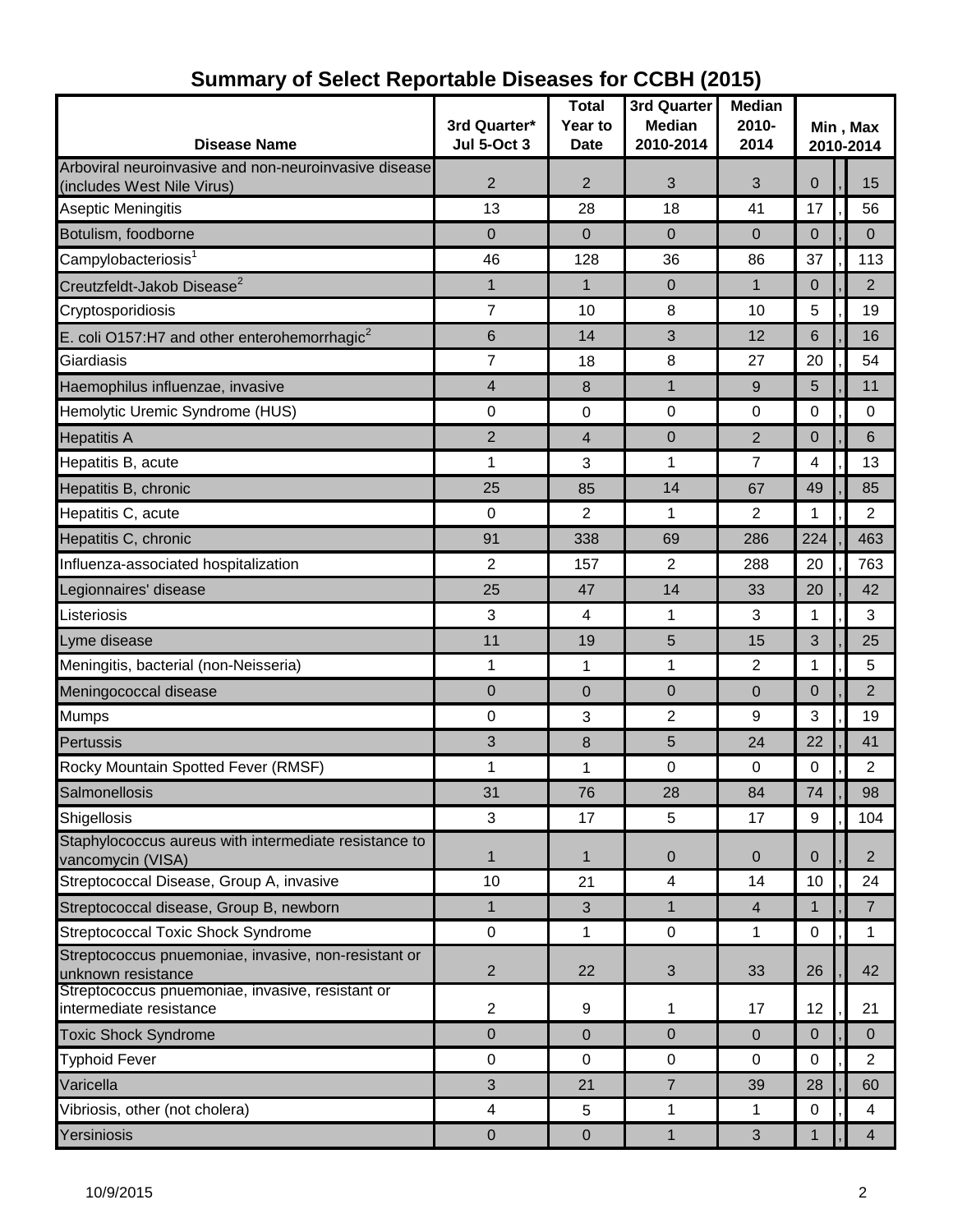| <b>Disease Name</b>                                                                 | 3rd Quarter*<br><b>Jul 5-Oct 3</b> | <b>Total</b><br>Year to<br><b>Date</b> | 3rd Quarter<br><b>Median</b><br>2010-2014 | <b>Median</b><br>2010-<br>2014 | Min, Max<br>2010-2014 |  |                |
|-------------------------------------------------------------------------------------|------------------------------------|----------------------------------------|-------------------------------------------|--------------------------------|-----------------------|--|----------------|
| Arboviral neuroinvasive and non-neuroinvasive disease<br>(includes West Nile Virus) | $\overline{2}$                     | $\overline{2}$                         | $\overline{4}$                            | 4                              | $\mathbf{1}$          |  | 14             |
| Aseptic Meningitis                                                                  | 6                                  | 14                                     | 12                                        | 31                             | 16                    |  | 62             |
| Botulism, foodborne                                                                 | $\mathbf{0}$                       | $\mathbf 0$                            | $\mathbf 0$                               | $\mathbf 0$                    | $\mathbf 0$           |  | $\mathbf 0$    |
| Campylobacteriosis <sup>1</sup>                                                     | 18                                 | 53                                     | 10                                        | 38                             | 13                    |  | 54             |
| Creutzfeldt-Jakob Disease <sup>2</sup>                                              | 0                                  | $\mathbf 0$                            | $\mathbf 0$                               | $\mathbf 0$                    | $\mathbf 0$           |  | $\mathbf{1}$   |
| Cryptosporidiosis                                                                   | 1                                  | 4                                      | $\overline{2}$                            | 3                              | $\mathbf 0$           |  | 10             |
| E. coli O157:H7 and other enterohemorrhagic <sup>2</sup>                            | $\overline{2}$                     | 3                                      | $\mathbf 0$                               | 2                              | $\overline{0}$        |  | 6              |
| Giardiasis                                                                          | $\overline{2}$                     | 11                                     | $\boldsymbol{9}$                          | 39                             | 13                    |  | 54             |
| Haemophilus influenzae, invasive                                                    | $\overline{2}$                     | 3                                      | $\mathbf 0$                               | 4                              | $\overline{2}$        |  | 6              |
| Hemolytic Uremic Syndrome (HUS)                                                     | 0                                  | $\boldsymbol{0}$                       | $\mathbf 0$                               | $\mathbf 0$                    | 0                     |  | 0              |
| <b>Hepatitis A</b>                                                                  | $\mathbf{0}$                       | $\mathbf 0$                            | $\mathbf 0$                               | $\mathbf 0$                    | $\mathbf 0$           |  | $\overline{2}$ |
| Hepatitis B, acute                                                                  | $\mathbf 0$                        | 5                                      | $\overline{2}$                            | 6                              | 4                     |  | 16             |
| Hepatitis B, chronic                                                                | 26                                 | 73                                     | 17                                        | 82                             | 25                    |  | 91             |
| Hepatitis C, acute                                                                  | $\mathbf 0$                        | $\overline{2}$                         | $\overline{2}$                            | 3                              | 1                     |  | $\overline{7}$ |
| Hepatitis C, chronic                                                                | 176                                | 504                                    | 115                                       | 445                            | 329                   |  | 684            |
| Influenza-associated hospitalization                                                | 1                                  | 92                                     | $\mathbf{1}$                              | 218                            | 9                     |  | 624            |
| Legionnaires' disease                                                               | 27                                 | 39                                     | 10                                        | 23                             | 12                    |  | 30             |
| Listeriosis                                                                         | 1                                  | $\overline{2}$                         | $\mathbf 0$                               | 1                              | $\mathbf 0$           |  | $\overline{2}$ |
| Lyme disease                                                                        | $\mathbf{1}$                       | $\overline{2}$                         | $\mathbf{1}$                              | 2                              | $\overline{2}$        |  | 8              |
| Meningitis, bacterial (non-Neisseria)                                               | $\pmb{0}$                          | 3                                      | 1                                         | 2                              | 1                     |  | $\overline{7}$ |
| Meningococcal disease                                                               | $\pmb{0}$                          | $\mathbf 0$                            | $\mathbf 0$                               | 2                              | $\mathbf 0$           |  | $\overline{4}$ |
| <b>Mumps</b>                                                                        | $\mathbf 0$                        | $\mathbf 0$                            | $\mathbf 0$                               | 1                              | $\mathbf 0$           |  | 5              |
| Pertussis                                                                           | 1                                  | $\mathbf{1}$                           | $\mathbf{1}$                              | 3                              | $\overline{2}$        |  | $\overline{7}$ |
| Rocky Mountain Spotted Fever (RMSF)                                                 | $\pmb{0}$                          | $\pmb{0}$                              | $\pmb{0}$                                 | 1                              | $\mathbf 0$           |  | 1              |
| Salmonellosis                                                                       | 15                                 | 31                                     | 17                                        | 44                             | 33                    |  | 50             |
| Shigellosis                                                                         | 3                                  | 35                                     | 6                                         | 12                             | 5                     |  | 126            |
| Staphylococcus aureus with intermediate resistance to<br>vancomycin (VISA)          | $\pmb{0}$                          | $\mathbf 0$                            | $\mathbf 0$                               | $\overline{0}$                 | $\mathbf 0$           |  | $\mathbf{1}$   |
| Streptococcal Disease, Group A, invasive                                            | 5                                  | 15                                     | $\overline{2}$                            | 12                             | 9                     |  | 13             |
| Streptococcal disease, Group B, newborn                                             | $\mathbf{1}$                       | $6\phantom{1}6$                        | $\overline{2}$                            | 11                             | $\overline{4}$        |  | 14             |
| <b>Streptococcal Toxic Shock Syndrome</b>                                           | $\mathbf 0$                        | 1                                      | $\mathbf 0$                               | $\mathbf 0$                    | $\mathbf 0$           |  | 0              |
| Streptococcus pnuemoniae, invasive, non-resistant or<br>unknown resistance          | $\overline{2}$                     | 14                                     | $\overline{2}$                            | 31                             | 21                    |  | 43             |
| Streptococcus pnuemoniae, invasive, resistant or<br>intermediate resistance         | 3                                  | 8                                      | $\mathbf 0$                               | 9                              | 6                     |  | 11             |
| <b>Toxic Shock Syndrome</b>                                                         | 0                                  | 0                                      | $\mathbf 0$                               | $\mathbf 0$                    | $\mathbf 0$           |  | $\mathbf{0}$   |
| <b>Typhoid Fever</b>                                                                | $\mathsf 0$                        | 1                                      | $\mathbf 0$                               | 0                              | $\mathbf 0$           |  | 1              |
| Varicella                                                                           | 1                                  | $\overline{2}$                         | 2                                         | 12                             | $\overline{4}$        |  | 18             |
| Vibriosis, other (not cholera)                                                      | $\pmb{0}$                          | $\boldsymbol{0}$                       | $\mathbf 0$                               | 0                              | 0                     |  | $\mathbf 1$    |
| Yersiniosis                                                                         | $\boldsymbol{0}$                   | $\overline{2}$                         | $\pmb{0}$                                 | $\mathbf{1}$                   | 1                     |  | $2^{\circ}$    |

### **Summary of Select Reportable Diseases for City of Cleveland (2015)**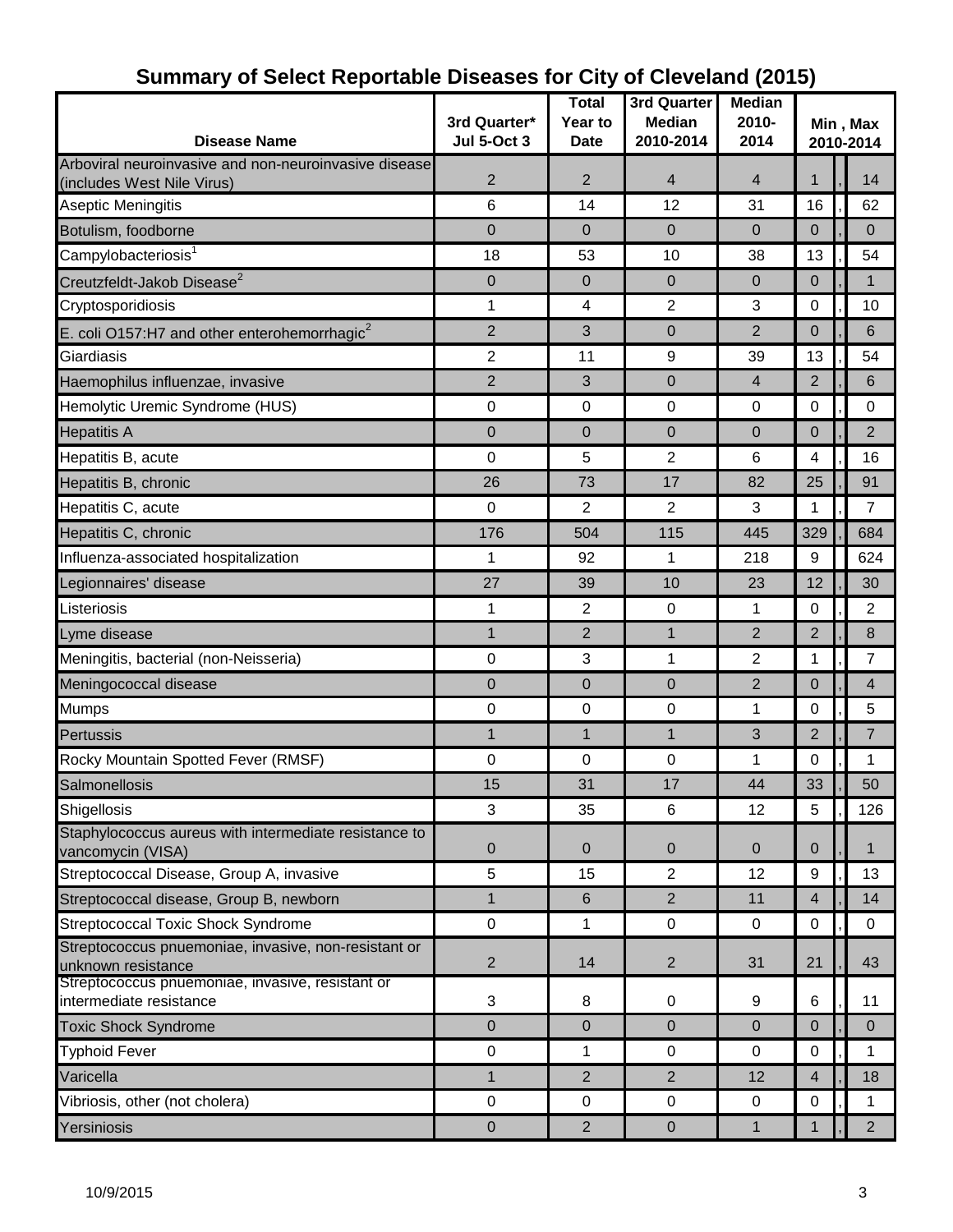| <b>Disease Name</b>                                                         | 3rd Quarter*<br><b>Jul 5-Oct 3</b> | <b>Total</b><br>Year to<br><b>Date</b> | 3rd Quarter<br><b>Median</b><br>2010-2014 | <b>Median</b><br>$2010 -$<br>2014 | Min, Max<br>2010-2014 |  |                |
|-----------------------------------------------------------------------------|------------------------------------|----------------------------------------|-------------------------------------------|-----------------------------------|-----------------------|--|----------------|
| Arboviral neuroinvasive and non-neuroinvasive disease                       | $\mathbf{1}$                       | 1                                      | $\pmb{0}$                                 | 0                                 | $\overline{0}$        |  | 1              |
| (includes West Nile Virus)<br>Aseptic Meningitis                            | $\mathbf 0$                        | 0                                      | $\mathbf 0$                               | 0                                 | $\mathbf 0$           |  | $\overline{2}$ |
| Botulism, foodborne                                                         | 0                                  | $\boldsymbol{0}$                       | 0                                         | 0                                 | $\mathbf 0$           |  | $\mathbf 0$    |
| Campylobacteriosis                                                          | $\pmb{0}$                          | $\overline{2}$                         | 1                                         | 4                                 | $\overline{2}$        |  | 5              |
| Creutzfeldt-Jakob Disease <sup>2</sup>                                      | 0                                  | $\mathbf 0$                            | $\mathbf 0$                               | $\overline{0}$                    | $\mathbf 0$           |  | $\overline{0}$ |
| Cryptosporidiosis                                                           | 1                                  | 1                                      | 1                                         | 1                                 | 0                     |  | $\overline{2}$ |
| E. coli O157:H7 and other enterohemorrhagic $2$                             | 0                                  | $\boldsymbol{0}$                       | $\mathbf 0$                               | 0                                 | $\overline{0}$        |  | $\overline{2}$ |
| Giardiasis                                                                  | 0                                  | $\mathbf 0$                            | 0                                         | $\mathbf 0$                       | $\mathbf 0$           |  | $\overline{2}$ |
| Haemophilus influenzae, invasive                                            | 0                                  | $\mathbf 0$                            | $\mathbf 0$                               | $\overline{0}$                    | $\overline{0}$        |  | $\overline{2}$ |
| Hemolytic Uremic Syndrome (HUS)                                             | 0                                  | 0                                      | $\pmb{0}$                                 | 0                                 | 0                     |  | $\mathbf 0$    |
| <b>Hepatitis A</b>                                                          | 0                                  | $\mathbf 0$                            | $\mathbf 0$                               | $\overline{0}$                    | $\overline{0}$        |  | $\Omega$       |
| Hepatitis B, acute                                                          | 0                                  | 0                                      | $\pmb{0}$                                 | 0                                 | 0                     |  | 1              |
| Hepatitis B, chronic                                                        | $\mathbf{1}$                       | $\overline{2}$                         | $\mathbf 0$                               | $\overline{2}$                    | $\overline{0}$        |  | 9              |
| Hepatitis C, acute                                                          | 0                                  | 0                                      | 0                                         | $\mathbf 0$                       | 0                     |  | $\mathbf 0$    |
| Hepatitis C, chronic                                                        | $\overline{2}$                     | 5                                      | $\overline{2}$                            | 6                                 | 5                     |  | 20             |
| Influenza-associated hospitalization                                        | 0                                  | 10                                     | $\mathbf 0$                               | 15                                | $\overline{2}$        |  | 31             |
| Legionnaires' disease                                                       | 3                                  | 3                                      | $\pmb{0}$                                 | $\mathbf 1$                       | $\overline{0}$        |  | 1              |
| Listeriosis                                                                 | 0                                  | $\boldsymbol{0}$                       | 0                                         | $\mathbf 0$                       | $\mathbf 0$           |  | $\mathbf 0$    |
| Lyme disease                                                                | 3                                  | 5                                      | $\mathbf 0$                               | $\mathbf{1}$                      | $\mathbf 0$           |  | 1              |
| Meningitis, bacterial (non-Neisseria)                                       | 0                                  | 0                                      | $\mathbf 0$                               | 0                                 | $\mathbf 0$           |  | $\mathbf 0$    |
| Meningococcal disease                                                       | 0                                  | $\boldsymbol{0}$                       | 0                                         | 0                                 | $\mathbf 0$           |  | $\mathbf 0$    |
| <b>Mumps</b>                                                                | $\mathbf 0$                        | $\mathbf 0$                            | $\mathbf 0$                               | 0                                 | $\mathbf 0$           |  | $\Omega$       |
| Pertussis                                                                   | $\mathbf 0$                        | $\mathbf 0$                            | $\mathbf 0$                               | $\overline{0}$                    | $\mathbf 0$           |  | $\overline{0}$ |
| Rocky Mountain Spotted Fever (RMSF)                                         | 0                                  | 0                                      | $\pmb{0}$                                 | $\pmb{0}$                         | 0                     |  | 1              |
| Salmonellosis                                                               | 1                                  | 2                                      | 1                                         | 5                                 |                       |  | 8              |
| Shigellosis                                                                 | $\pmb{0}$                          | 1                                      | $\mathbf 0$                               | 1                                 | $\mathbf 0$           |  | 3              |
| Staphylococcus aureus with intermediate resistance to<br>vancomycin (VISA)  | $\boldsymbol{0}$                   | $\mathbf 0$                            | $\mathbf{0}$                              | $\pmb{0}$                         | $\mathbf 0$           |  | $\Omega$       |
| Streptococcal Disease, Group A, invasive                                    | 1                                  | 1                                      | $\mathbf 0$                               | 1                                 | $\mathbf 0$           |  | 5              |
| Streptococcal disease, Group B, newborn                                     | 0                                  | $\mathbf 0$                            | $\mathbf 0$                               | $\pmb{0}$                         | $\overline{0}$        |  | $\mathbf{0}$   |
| <b>Streptococcal Toxic Shock Syndrome</b>                                   | $\mathbf 0$                        | $\pmb{0}$                              | $\mathbf 0$                               | 0                                 | $\mathbf 0$           |  | $\mathbf{1}$   |
| Streptococcus pnuemoniae, invasive, non-resistant or<br>unknown resistance  | 0                                  | $\pmb{0}$                              | $\pmb{0}$                                 | 1                                 | $\mathbf 0$           |  | 2              |
| Streptococcus pnuemoniae, invasive, resistant or<br>intermediate resistance | $\boldsymbol{0}$                   | 0                                      | 0                                         | $\mathbf 0$                       | $\mathbf 0$           |  | $\mathbf 0$    |
| <b>Toxic Shock Syndrome</b>                                                 | 0                                  | $\pmb{0}$                              | $\mathbf 0$                               | 0                                 | $\mathbf 0$           |  | $\overline{0}$ |
| <b>Typhoid Fever</b>                                                        | 0                                  | $\mathbf 0$                            | $\mathsf 0$                               | $\boldsymbol{0}$                  | $\mathbf 0$           |  | $\mathbf 0$    |
| Varicella                                                                   | $\mathbf{0}$                       | $\mathbf 0$                            | $\pmb{0}$                                 | $\mathbf{0}$                      | $\mathbf 0$           |  | 1              |
| Vibriosis, other (not cholera)                                              | 0                                  | $\mathbf 0$                            | $\boldsymbol{0}$                          | 0                                 | $\mathbf 0$           |  | 0              |
| Yersiniosis                                                                 | $\pmb{0}$                          | $\mathbf{1}$                           | $\mathbf{0}$                              | $\mathbf 0$                       | $\pmb{0}$             |  | $\Omega$       |

# **Summary of Select Reportable Diseases for City of Shaker Heights (2015)**